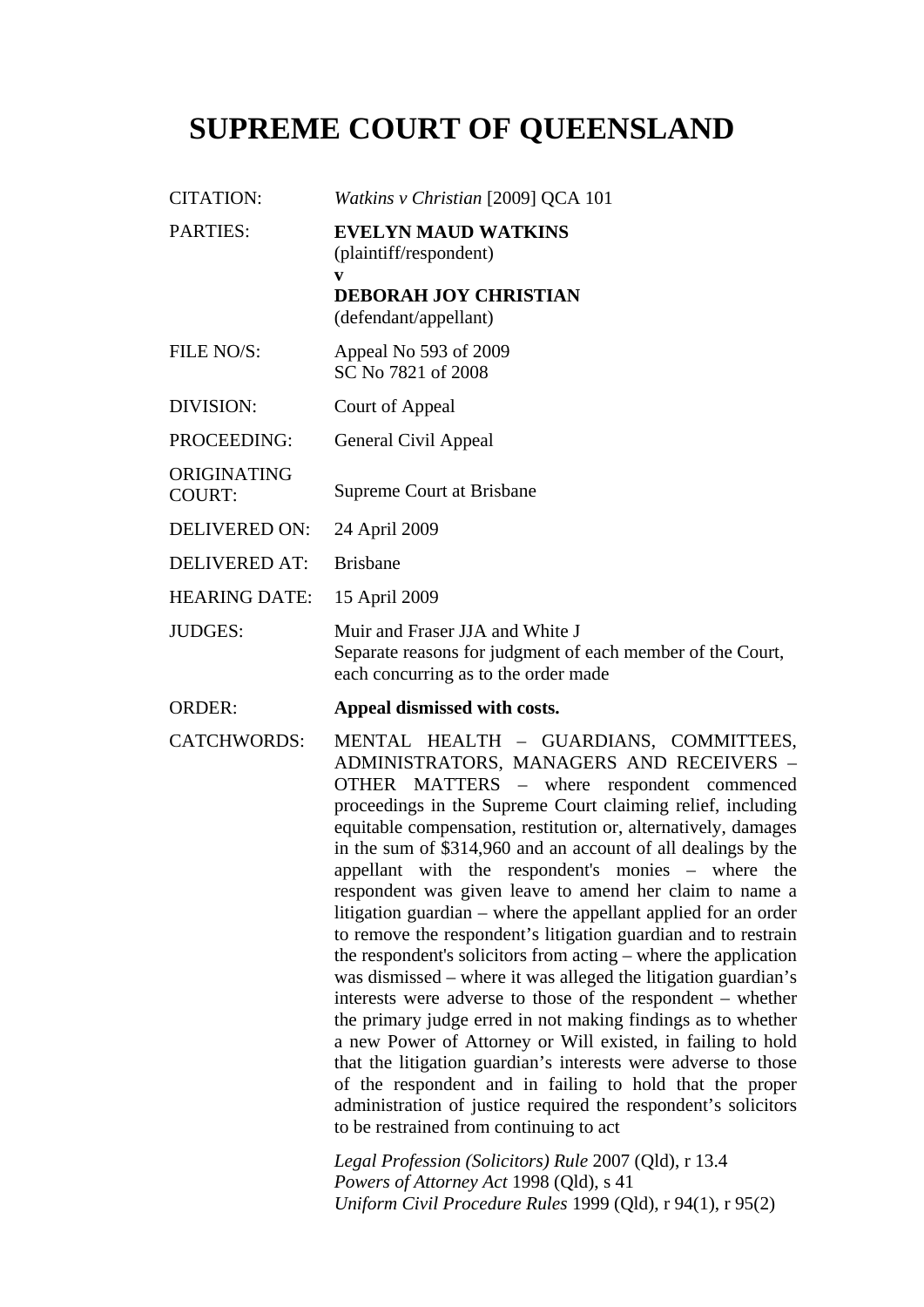|                    | Breen v Williams (1996) 186 CLR 71; [1996] HCA 57, cited<br>Chapman v Rogers; ex parte Chapman [1984] 1 Qd R 542, |
|--------------------|-------------------------------------------------------------------------------------------------------------------|
|                    | considered<br>Holborow & Ors v Macdonald Rudder [2002] WASC 265,<br>cited                                         |
|                    | In Re the Will of FB Gilbert (decd) (1946) 46 SR (NSW) 318,<br>cited                                              |
|                    | Louth v Diprose (1992) 175 CLR 621; [1992] HCA 61, cited<br>Mitchell v Burrell [2008] NSWSC 772, cited            |
|                    | Scallan v Scallan [2001] NSWSC 1078, cited<br>Timbury v Coffee (1941) 66 CLR 277; [1941] HCA 22, cited            |
| <b>COUNSEL:</b>    | J D Johnson (sol) for the appellant<br>F G Forde for the respondent                                               |
| <b>SOLICITORS:</b> | Johnsons Solicitors for the appellant<br>Quinn & Scattini for the respondent                                      |

- [1] **MUIR JA:** The respondent commenced proceedings in the Supreme Court claiming relief, including equitable compensation, restitution or, alternatively, damages in the sum of \$314,960 and an account of all dealings by the appellant with the respondent's monies. It is alleged in an amended statement of claim that:
	- (a) The respondent is 92 years of age and is the neighbour of the appellant;
	- (b) The respondent, to the knowledge of the appellant, was of weakened mental capacity due to old age, reliant on the appellant and susceptible to suggestion and persuasion;
	- (c) The appellant was under a fiduciary duty to the respondent to protect the respondent's interests and not to obtain a profit for herself in conflict with the interests of the respondent;
	- (d) In breach of the appellant's duties, she induced the respondent to draw cheques in favour of the appellant totalling \$154,960 and to provide them to the appellant for her use;
	- (e) On or about 14 February 2007 the respondent executed an Enduring Power of Attorney appointing the appellant her attorney for financial and personal/health matters;
	- (f) From the time of execution of the Power of Attorney the appellant was under a fiduciary duty and/or duties under the *Powers of Attorney Act* 1998 (Qld) to protect the respondent's interests, to exercise the powers vested in her honestly and with reasonable diligence and not to obtain any profit for herself in conflict with the interests of the respondent;
	- (g) In breach of such duties, the appellant induced the respondent to draw and provide her with cheques in the appellant's favour totalling \$160,000;
	- (h) The monies obtained by the appellant from the respondent were obtained by reason of undue influence exerted over the respondent and/or the unconscionable conduct of the appellant.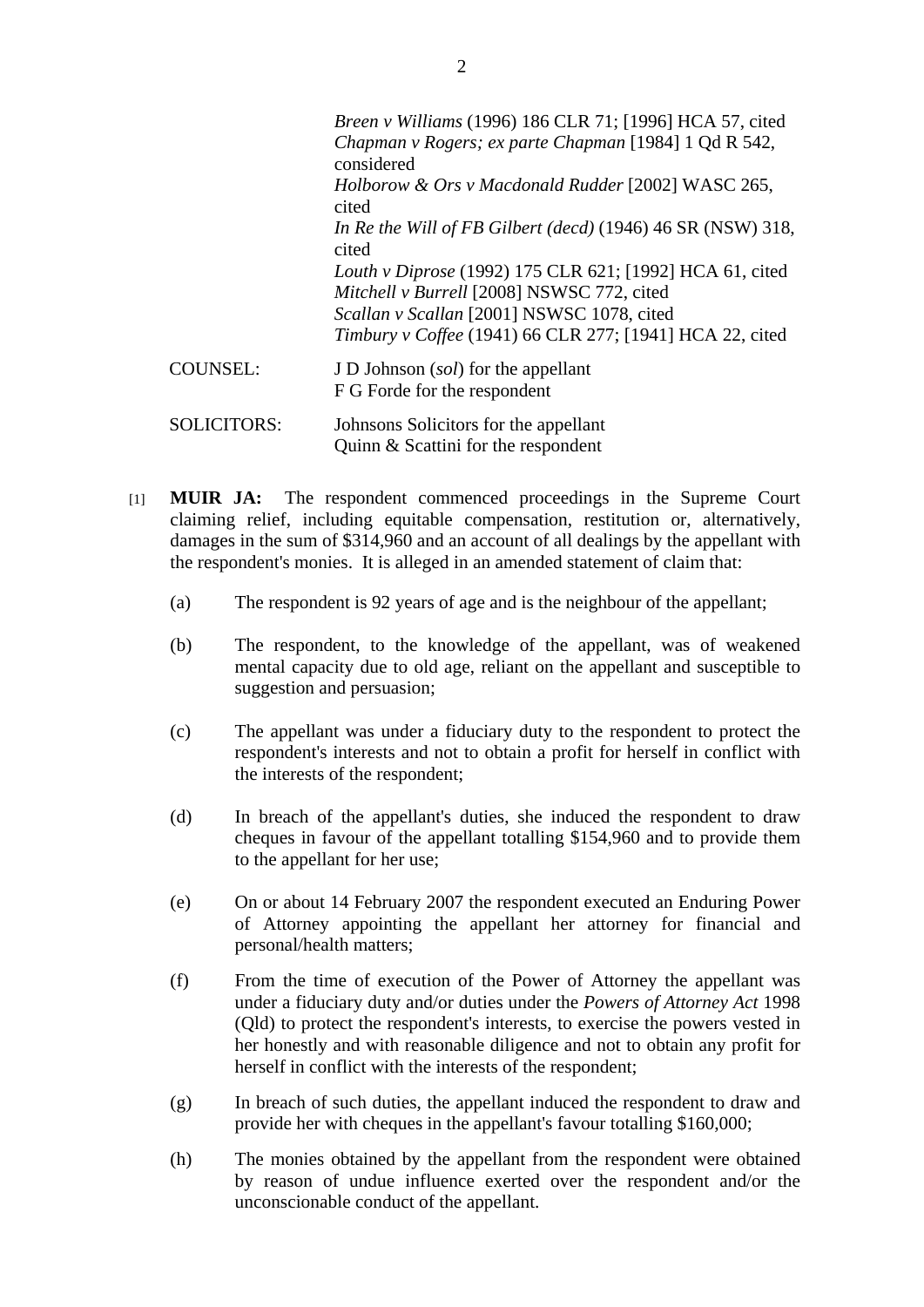- [2] On 29 October 2008 the respondent was given leave to amend her claim to name Peter Lambert as the respondent's litigation guardian. By application filed on 13 November 2008, the appellant applied for an order that Mr Lambert be removed as litigation guardian and that Quinn & Scattini, the respondent's solicitors, be restrained from acting for the respondent in the proceedings. The application was heard on 27 November 2008 and was dismissed with costs on 22 December 2008.
- [3] The appellant appeals against the orders made on 22 December 2008. Before addressing the primary judge's findings and the arguments advanced by the parties on appeal, it is desirable to say something about the evidence.

#### **The appellant's evidence**

- [4] The appellant swore to the following effect in affidavits read at first instance. Although she had known the respondent since September 2002 and had provided her with care and support for about five years, the appellant was unaware of any visit to the respondent by Mr Lambert until his arrival in February 2007. Mr Lambert stayed with the respondent for a couple of weeks and returned in about April 2007, this time to stay. She suggested to Mr Lambert that the respondent should have a full-time carer. Mr Lambert rejected the suggestion and requested a copy of the respondent's Will. She spoke to the respondent who gave her a copy of her Will, which she provided to Mr Lambert. Mr Lambert became "very aggressive and angry about the contents of the … Will" and said words to the effect that he would have the respondent change it.
- [5] On about 30 May 2007 the appellant was told by Mr Lambert that he had arranged for the respondent to change her Will and that Quinn & Scattini had prepared a new Will which left the respondent's estate to him. Exhibited to the appellant's affidavit was a receipt of Quinn & Scattini's in the sum of \$370 which stated that the sum had been received on account. The appellant swore that the receipt was "with respect to the preparation and execution of a new will" for the respondent.
- [6] In early July 2007 Mr Lambert visited the appellant and told her that the respondent had revoked the Power of Attorney in her favour and that he was now the respondent's "Power of Attorney" (sic).

#### **The other evidence before the primary judge**

- [7] Mr Johnson, a member of the firm representing the appellant, swore that the respondent changed her Will in about May 2007 and that the new Will was prepared by the respondent's solicitors.
- [8] On 24 September 2008 the appellant's solicitors wrote to the respondent's solicitors stating an understanding that Mr Lambert held an Enduring Power of Attorney prepared by the respondent's solicitors on the respondent's instructions and that "a new Will may well have been prepared at the same time, naming Mr. Lambert as the sole beneficiary …". The letter requested a copy of the Enduring Power of Attorney and a copy of any Will or Wills which may have been prepared on the instructions of the respondent.
- [9] The respondent's solicitors, in a facsimile of 1 October 2008 to the appellant's solicitors, stated:

"There is no basis for your request for a copy of the Enduring Power of Attorney and/or any Will or Wills of Mrs Watkins as they are of no relevance to the issues in dispute."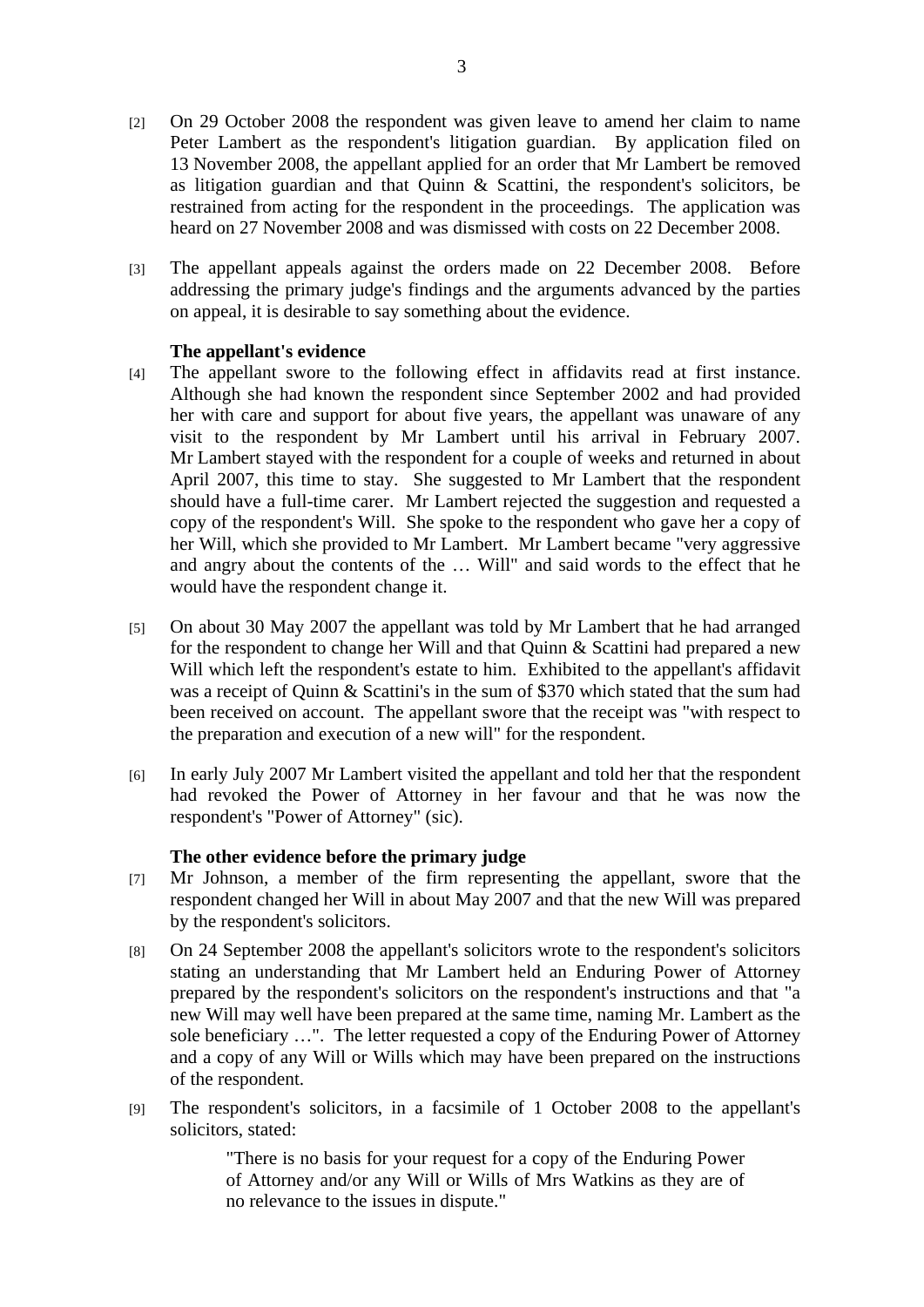[10] On 29 September 2008, the appellant's solicitors wrote to the respondent's solicitors stating inter alia that they had information which led them to believe that the respondent "entered into a new Will at or about the same time" the Enduring Power of Attorney was prepared by the respondent's solicitors and executed. On 2 October 2008 the respondent's solicitors, in a facsimile to the appellant's solicitors stated:

> "We confirm that the writer, who has the conduct of this matter, did not prepare any Power of Attorney or Will for Ms Watkins."

- [11] On 14 October 2008 the appellant's solicitors wrote to the respondent's solicitors stating, "We can only assume from recent correspondence that your firm did prepare a new will and Enduring Power of Attorney in or around December 2007." The response of the respondent's solicitors, given on 16 October 2008, was that "any Will or Power of Attorney of Evelyn Watkins" was "not relevant to any issues raised in the pleadings."
- [12] A solicitor in the employ of the respondent's solicitors swore to having a lengthy consultation with the respondent on 24 November 2008 in order to assess her capacity to give instructions in relation to the appellant's application. It is apparent from the affidavit that, at least at the time of the consultation, the respondent lacked capacity to give instructions.

#### **The primary judge's reasons**

[13] The primary judge made no findings as to whether a new Power of Attorney or Will existed. She concluded that the existence of a new Will in the terms asserted by the appellant and/or a new Power of Attorney in favour of Mr Lambert would not give rise to "a conflicting interest" in the litigation. Her Honour added: $1$ 

> "There may be a possibility of conflict in the sense that his personal interest in maximising the estate and so pressing ahead with the litigation may be at odds with his obligation to the plaintiff to assess her prospects and decide whether to proceed, compromise or discontinue the litigation – but that is purely speculative."

[14] Regarding the application to restrain the respondent's solicitors from continuing to act, her Honour concluded that whether the Will and Power of Attorney were executed and whether there would be proceedings in which their validity was in question, were matters of "pure speculation". She observed that the appellant's arguments overlooked the different tests applicable to mental capacity to execute a Will and Power of Attorney on the one hand and those relevant to claims of undue influence. Her Honour, however, acknowledged that the tests may overlap to a degree. She accepted a submission made on behalf of the respondent that although a solicitor may be obliged to make appropriate inquiries as to a client's capacity to execute a document, the question of whether such capacity existed was one for the Court adjudicating the validity of the document.

## **The submissions made by the appellant's solicitor**

[15] The substance of the submissions made on behalf of the appellant was as follows. On the evidence before the primary judge, she should have found, in the absence of a denial on behalf of the respondent, that the respondent executed a new Will in

 $\frac{1}{1}$ 

*Watkins v Christian* [2008] QSC 345 at [12].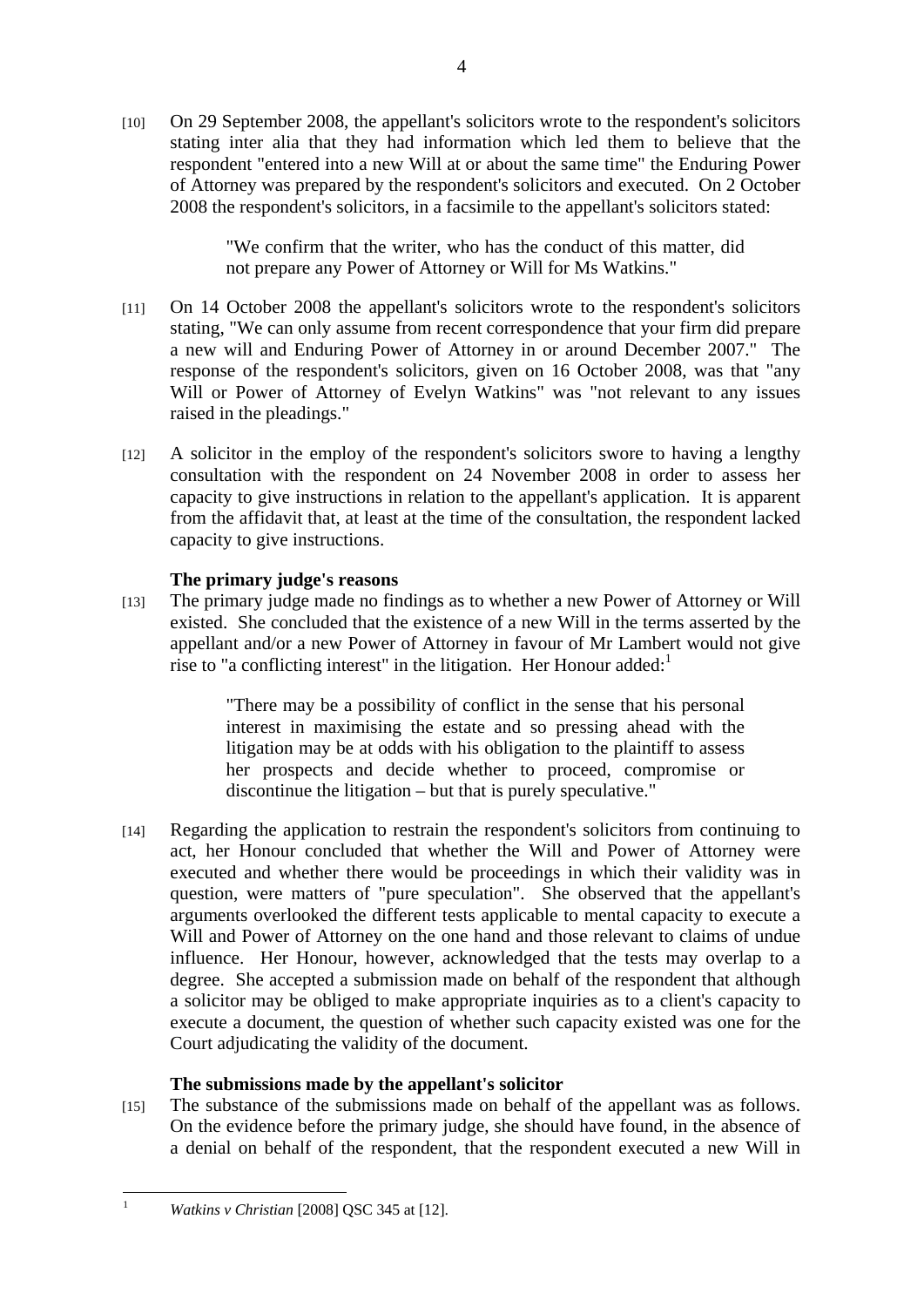favour of Mr Lambert. She should also have found that in about July 2007 the respondent revoked the Power of Attorney given to the appellant in February 2007 and executed a new Power of Attorney in favour of Mr Lambert.

- [16] If the respondent made a new Will in Mr Lambert's favour, he has an interest in not investigating or challenging the validity of the new Will and in "positively maintaining that the [respondent] had the necessary capacity to know what she was doing and was not unduly influenced by him in making those changes." Similar considerations apply to the revocation of the Power of Attorney in favour of the appellant and the granting of the Power of Attorney in favour of Mr Lambert.
- [17] It is reasonable to expect and highly probable that evidence of the respondent's state of mind and mental capacity would be given by Mr Lambert on any trial of the proceedings. His interest in showing that the respondent had mental capacity when executing her new Will and Power of Attorney conflicts with the respondent's interest in establishing the matters necessary to prove her claims against the appellant.
- [18] The appellant's argument that the respondent's solicitors should be restrained from acting depends on the probability that the persons who took instructions for the new Will and the new Power of Attorney in May and July 2007 are likely to be required to give evidence as to the capacity of the respondent at that time. It is asserted that if they are not called on behalf of the respondent they would be called on behalf of the appellant and that their evidence would be contentious.
- [19] Contrary to the primary judge's finding, the giving of evidence by such persons would not be dependent on establishing that the new Will and new Power of Attorney had been executed. Their evidence would concern the mental and physical condition of the respondent at the time instructions were taken. It is clear from the evidence that a new Power of Attorney was executed.
- [20] Attention was drawn to s 41 of the *Powers of Attorney Act* 1998 (Qld) which prescribes that a person may make an enduring power of attorney only if the person understands its nature and effect. The section specifies, non-comprehensively, matters which must be understood by the maker.
- [21] On the principle stated in *Kallinicos v Hunt*,<sup>2</sup> the solicitors should be restrained from acting.

## **Consideration of the application to remove the litigation guardian**

[22] The appellant's contentions are curious. Their thrust is that Mr Lambert should be removed as litigation guardian because of the existence of a conflict of interests which may lead him not to prosecute the respondent's claim against the appellant as resolutely and effectively, as he may have done had the alleged conflict not existed. Success on either or both aspects of the application will not give the appellant any legitimate benefit or advantage in the litigation. On the other hand, the removal of Mr Lambert and/or the solicitors has the potential to increase costs and disrupt the conduct of the litigation. These matters, of themselves, are sufficient to justify the exercise of the primary judge's discretion against the appellant on both limbs of her application.

 $\frac{1}{2}$ (2005) 64 NSWLR 561.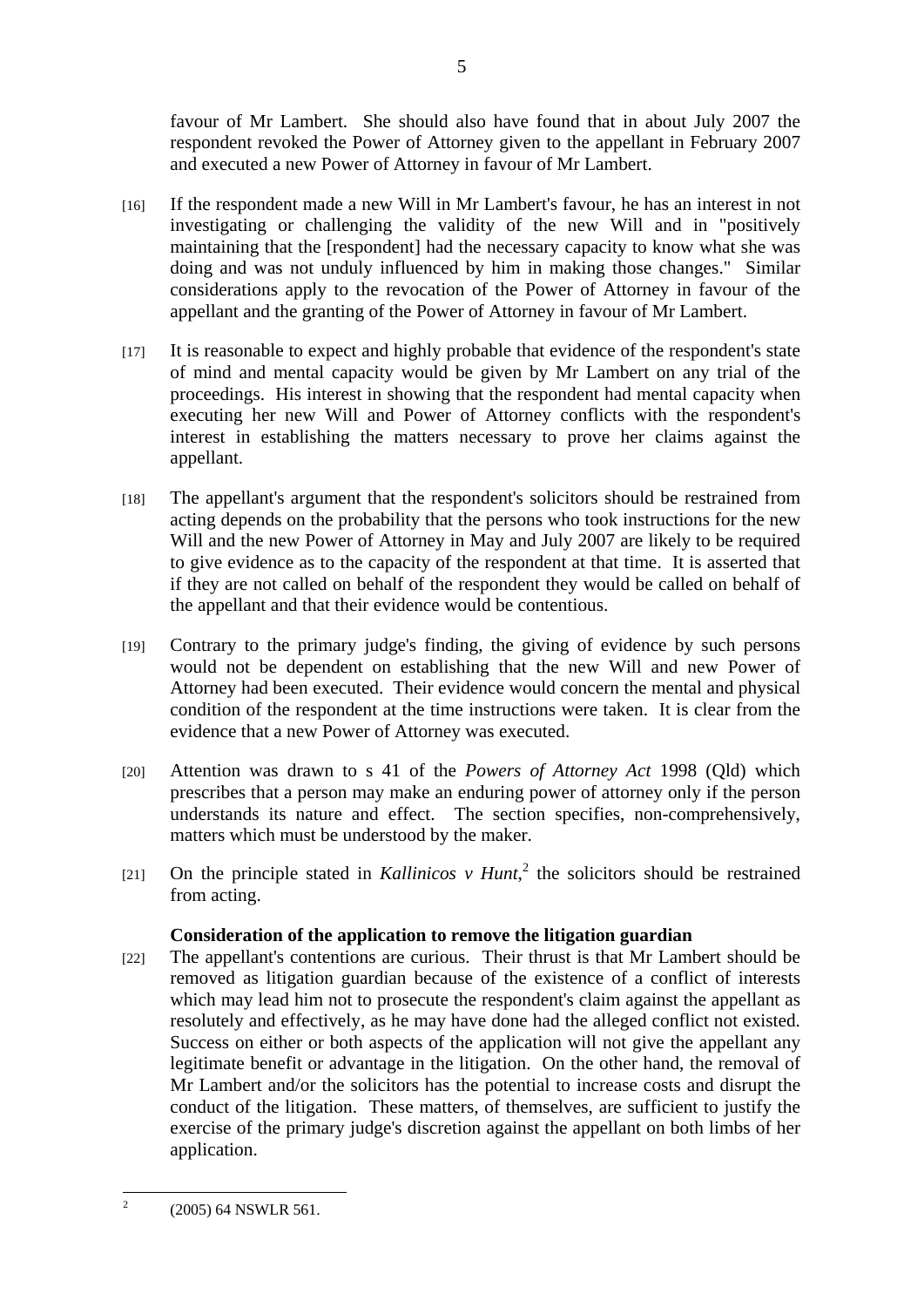[23] They also lead to the conclusion that the appeal should be dismissed as does the fact that the matters determined by the primary judge are properly to be regarded as questions of practice or procedure. The following oft repeated observations of Jordan CJ in *In re the Will of FB Gilbert (decd)*<sup>3</sup> are apposite:

> "… it is only in the most exceptional circumstances that a Court of Appeal could regard itself as justified in interfering with the exercise of a discretion by a judge of first instance––only where he has misapplied the law, or his order is likely to lead to a miscarriage of justice: *Evans v Bartlam*. In this connection, however, I am of opinion that, as was pointed out by this Court in *In re Ryan*, there is a material difference between an exercise of discretion on a point of practice or procedure and an exercise of discretion which determines substantive rights. In the former class of case, if a tight rein were not kept upon interference with the orders of Judges of first instance, the result would be disastrous to the proper administration of justice. The disposal of cases could be delayed interminably, and costs heaped up indefinitely, if a litigant with a long purse or a litigious disposition could, at will, in effect transfer all exercises of discretion in interlocutory applications from a Judge in Chambers to a Court of Appeal. But an appeal from an exercise of a so-called discretion which is determinative of legal rights stands in a some-what different position. In this class of case, too, a Court of Appeal submits itself to self-imposed restraints, but restraints which, though strict, are some-what less stringent than those adopted in matters of practice or procedure." (footnotes deleted)

- [24] The discretions exercised by the primary judge were not ones which determined substantive rights and it has not been shown that she acted on a wrong principle of law or mistaken material fact or that she took into account something irrelevant or failed to take into account something relevant.
- [25] However, I think it desirable to make some observations about the general merits of the arguments advanced on behalf of the appellant.
- [26] Mr Lambert was a person eligible to be the respondent's litigation guardian. Rule 94(1) of the *Uniform Civil Procedure Rules* 1999 (Qld) provides:

## " **94 Who may be a litigation guardian**

- (1) A person may be a litigation guardian of a person under a legal incapacity if the person—
	- (a) is not a person under a legal incapacity; and
	- (b) has no interest in the proceeding adverse to the interest in the proceeding of the person under a legal incapacity."
- [27] Mr Lambert's interest in the proceeding, as the primary judge found, was not adverse to that of the respondent. They are both interested in ensuring that the respondent's claim succeeds and that the monies claimed are recovered from the appellant.

<sup>&</sup>lt;sup>2</sup><br>3 (1946) 46 SR (NSW) 318 at 322 – 323.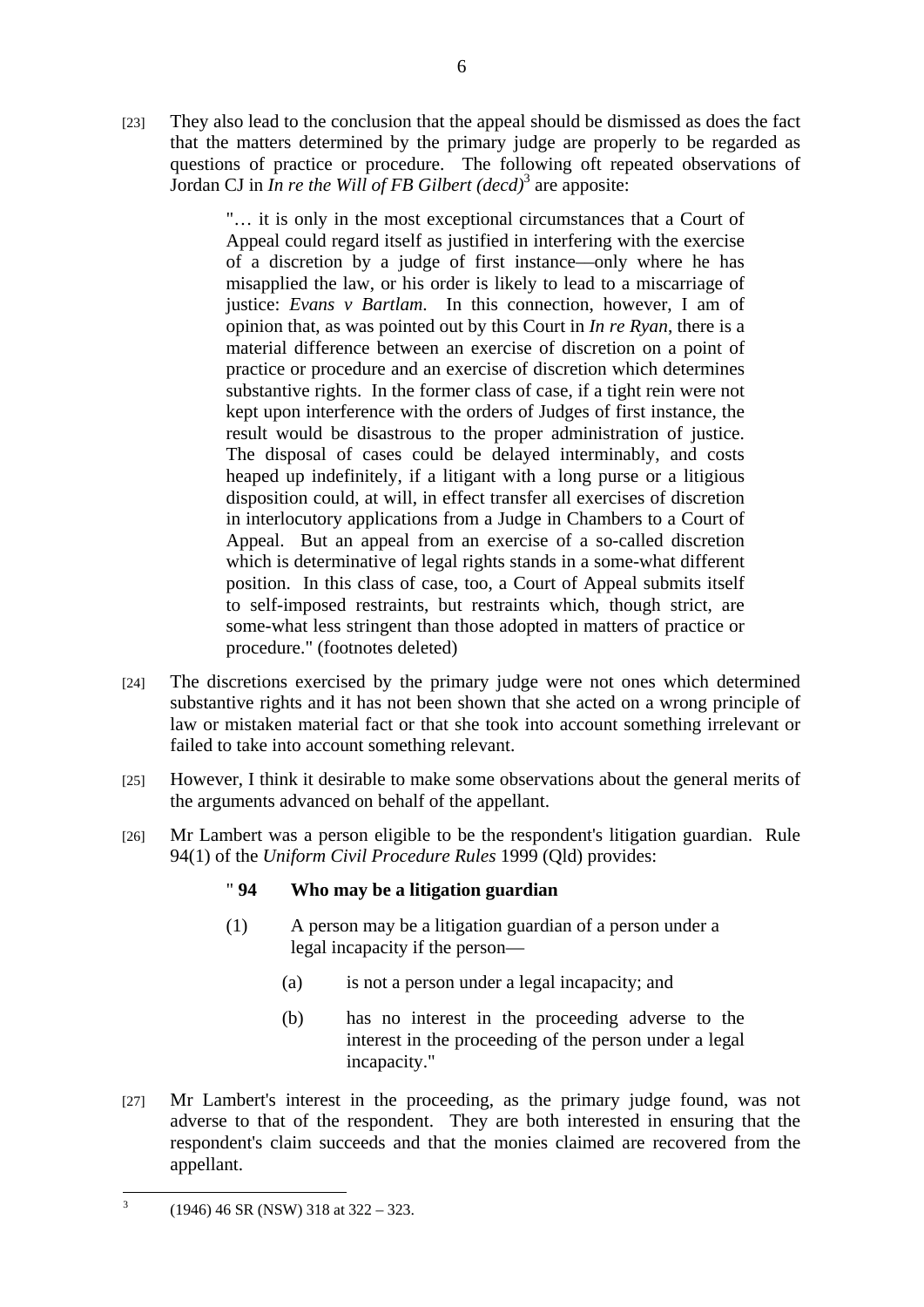- [28] If the allegations about the new Will and Power of Attorney in Mr Lambert's favour prove to be correct and, if there is evidence that at the time of their execution by the respondent she lacked relevant capacity, or that undue influence or unconscionability was involved, there may well be grounds for Mr Lambert to be removed as litigation guardian and replaced under rule  $95(2)^4$ . It provides:
	- "(2) If the interests of a party who is a person under a legal incapacity require it, the court may appoint or remove a litigation guardian or substitute another person as litigation guardian."
- [29] However, as the primary judge recognised, there is little to be served by speculating about these matters at this stage of the proceedings. Precisely what is in issue is unknown: a defence has not been filed. There are solicitors acting who are ethically bound to act in the respondent's interests. Mr Lambert himself must act in the respondent's interests and strong evidence has already been adduced of the respondent's limited mental capacity as at 27 November 2008. That does not suggest a desire on the part of those having carriage of the litigation on the respondent's behalf to minimise the extent of her mental deterioration. Even if the appellant had a genuine concern to ensure that the respondent presented the strongest case possible against her, it would not follow that the appellant had a legally recognised interest in the appointment or removal of the respondent's litigation guardian. The litigation guardian's duties are to the party he or she represents and the litigation guardian is answerable to that party.
- [30] The primary judge heard argument on whether a copy of her reasons for judgment should be provided to the Adult Guardian with a view to the Adult Guardian exercising powers under the *Guardianship and Administration Act* 2000 (Qld). She ordered that the reasons be so provided. That, with respect, was appropriate.
- [31] In relation to Mr Lambert's possible interest adverse to that of the respondent, the matters to be proved in the subject proceedings may be substantially different to those relevant to proceedings challenging the new Will and the new Power of Attorney, should such proceedings eventuate.
- [32] One of the more useful explanations of what needs to be shown to establish testamentary capacity is to be found in the reasons of Dixon J in *Timbury v Coffee*, 5 where his Honour accepted the explanation of testamentary capacity propounded by Hood J in *In the Will of Wilson*. 6
- [33] In the proceedings the respondent in her amended statement of claim relies on the existence of a fiduciary relationship, undue influence and unconscionable conduct. The reasons of Gaudron and McHugh JJ in *Breen v Williams*,<sup>7</sup> describe the circumstances which suggest the existence of a fiduciary relationship and the reasons of Brennan J in *Louth v Diprose*<sup>8</sup> contain a discussion of the differences between unconscionable conduct and undue influence as well as an explanation of matters relevant to the proof of both.

 $\frac{1}{4}$ *Uniform Civil Procedure Rules* 1999 (Qld). 5

 <sup>(1941) 66</sup> CLR 277 at 283.

<sup>6</sup> (1897) 23 VLR 197 at 199.

<sup>7</sup> (1996) 186 CLR 71 at 107.

<sup>8</sup> (1992) 175 CLR 621.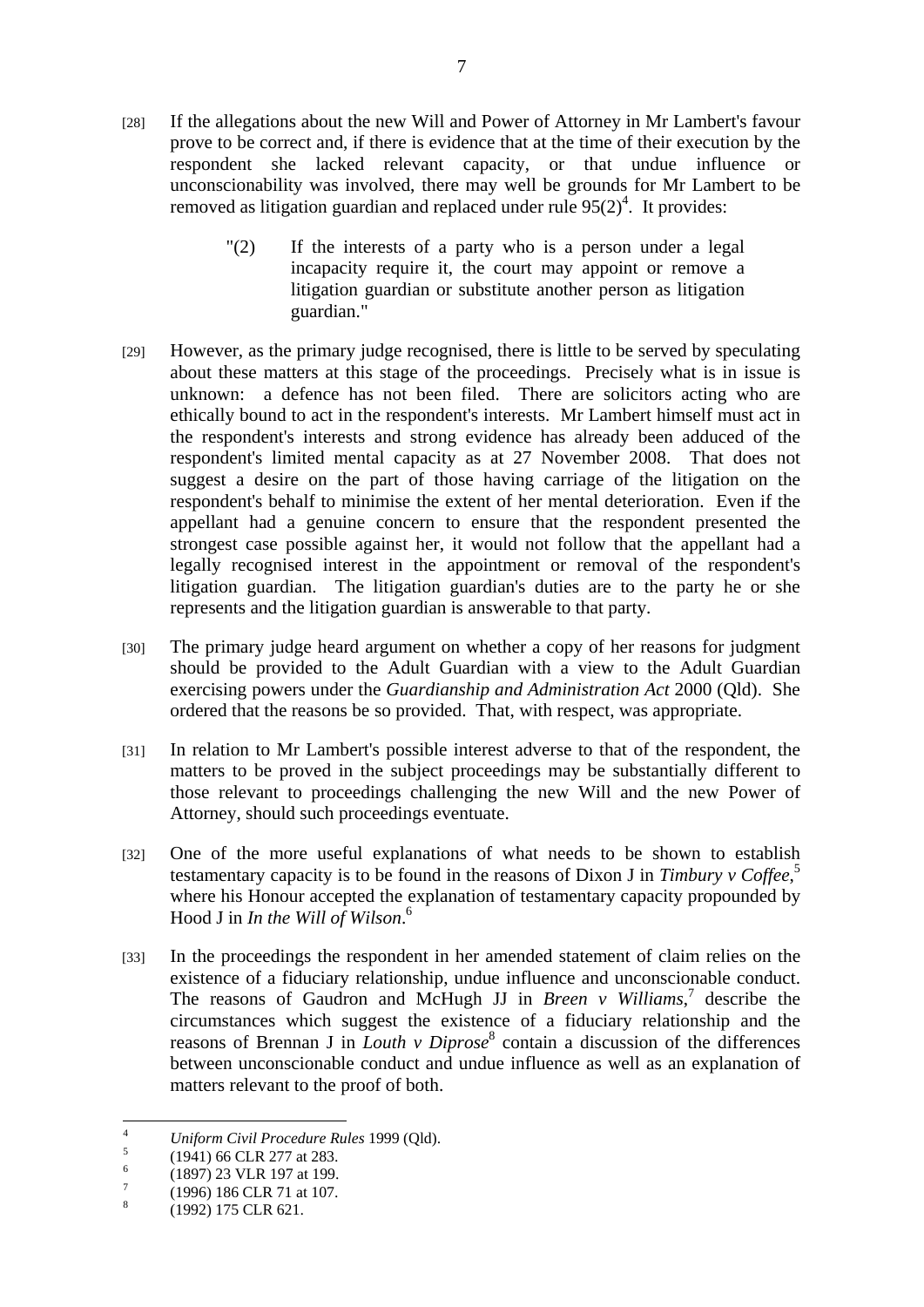[34] It is unnecessary for present purposes, however, to give more than cursory consideration to such questions. It is sufficient to note that the evidence likely to be led on the trial of the proceedings will focus on the relationship between the appellant and the respondent, the personalities and characters of both and on matters suggesting that the respondent was in a position of disadvantage or vulnerability. The respondent's mental capacity is a relevant consideration. Depending on the evidence, it could even be critical to the outcome of the proceedings, but it is far too early to tell. It is also too early to know who will be called as witnesses in the proceedings, despite the appellant's solicitor's protestations to the contrary. Plainly, that cannot be determined until the matters in issue are known and what is in issue will depend on the pleadings.

#### **The restraint of the respondent's solicitors**

[35] It is unnecessary to devote much time to this point. For reasons already given, it cannot succeed. Rule 13.4 of the *Legal Profession (Solicitors) Rule* 2007 (Qld) provides:<sup>9</sup>

> "A solicitor must not unless exceptional circumstances warrant otherwise in the solicitor's considered opinion:

- 13.4.1 appear for a client at any hearing, or
- 13.4.2 continue to act for a client.

in a case in which it is known, or becomes apparent, that the solicitor will be required to give evidence material to the determination of contested issues before the court.

## **Guidelines**

Given the great variety of circumstances in which the problem addressed by rule 13.4 may arise, it is desirable to provide some guidance as to the reasons for the rule, and hence as to the proper course in the circumstances which have arisen. The reasons for the rule include:

- (i) the concern that the solicitor's performance as an advocate or the Court's assessment of credibility of the solicitor as a witness may be affected by the suggestion that the solicitor's evidence is tainted by the desire to assist the client, and even by the possibility of avoiding a complaint by the client as to the solicitor's performance as such in the matters which gave rise to the litigation;
- (ii) a concern that the client's prospects of frank and disinterested advice may be diminished by reason of the solicitor's involvement in the matters which have led to the litigation."

## [36] In *Chapman v Rogers; ex parte Chapman*,<sup>10</sup> Campbell CJ said:<sup>11</sup>

"… for the reason that it is desirable to avoid any suggestion of real or apparent conflict between the duty to the court and the obligation

<sup>-&</sup>lt;br>9 <sup>9</sup> *Woolworths v Shine Lawyers* [2007] QSC 234.<br><sup>10</sup> [1984] 1 Qd R 542.

<sup>[1984] 1</sup> Qd R 542 at 545.